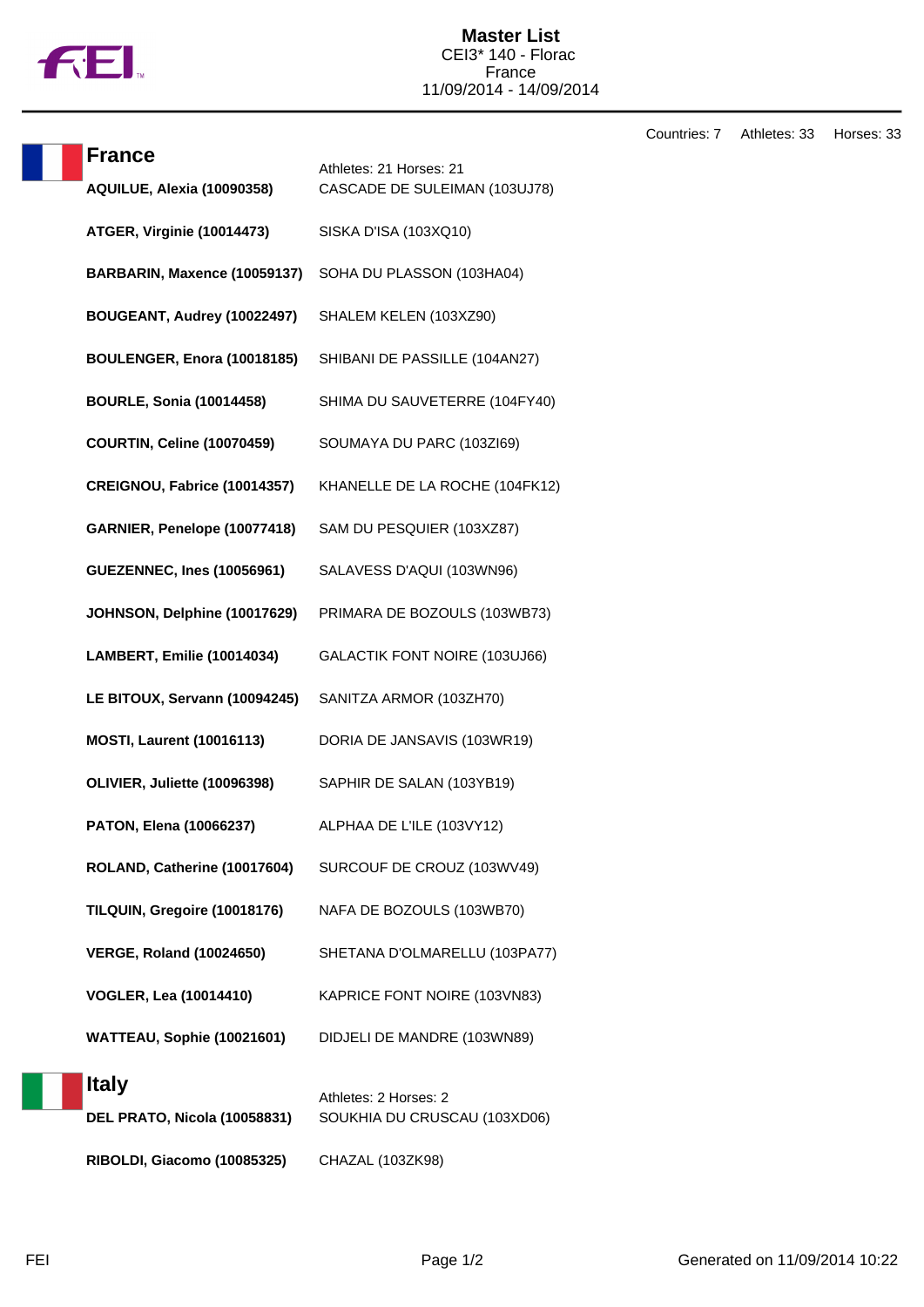

| Oman<br>AL BALUSHI, Saleh (10082976)                            | Athletes: 3 Horses: 3<br>VENUS DE MARJOLAINE (103UG67) |
|-----------------------------------------------------------------|--------------------------------------------------------|
| <b>AL FORI, Mahmood Marhoon</b><br>Salim (10035632)             | <b>SHIR (104CA17)</b>                                  |
| AL SIYABI, Abdullah Said Salim<br>(10035633)                    | SOLIMAN DES PINS (103UG09)                             |
| <b>Portugal</b><br><b>CAEIRO, André (10020966)</b>              | Athlete: 1 Horse: 1<br>ASTERIX DOS CONDES (103TE88)    |
| Qatar<br><b>AL KHORI, Khuloud Mohamed</b><br>Abdulla (10085735) | Athletes: 3 Horses: 3<br>REMEL DE LA VALIERE (103YP73) |
| AL NUAIMI, Khalid Sanad A.s<br>(10019626)                       | SALAM BANQUETOL (103YG68)                              |
| <b>BUGHENAIM, Faleh Nasser S.s</b><br>(10030717)                | SAMURAI DU MAS (103RR13)                               |
| <b>Spain</b><br><b>DIEZ NOGUERA, Robert</b><br>(10038661)       | Athlete: 1 Horse: 1<br>ESPOIR DE BOZOULS (103WB71)     |
| <b>United Arab Emirates</b><br>AL KHAYARI, Saeed Hamoud         | Athletes: 2 Horses: 2<br>NINFA DI CHIA (103VA72)       |

**AL NUAIMI, Buti Ali Saif Ali (10040731)**

**Saeed (10075119)**

NOCERINO (104CH53)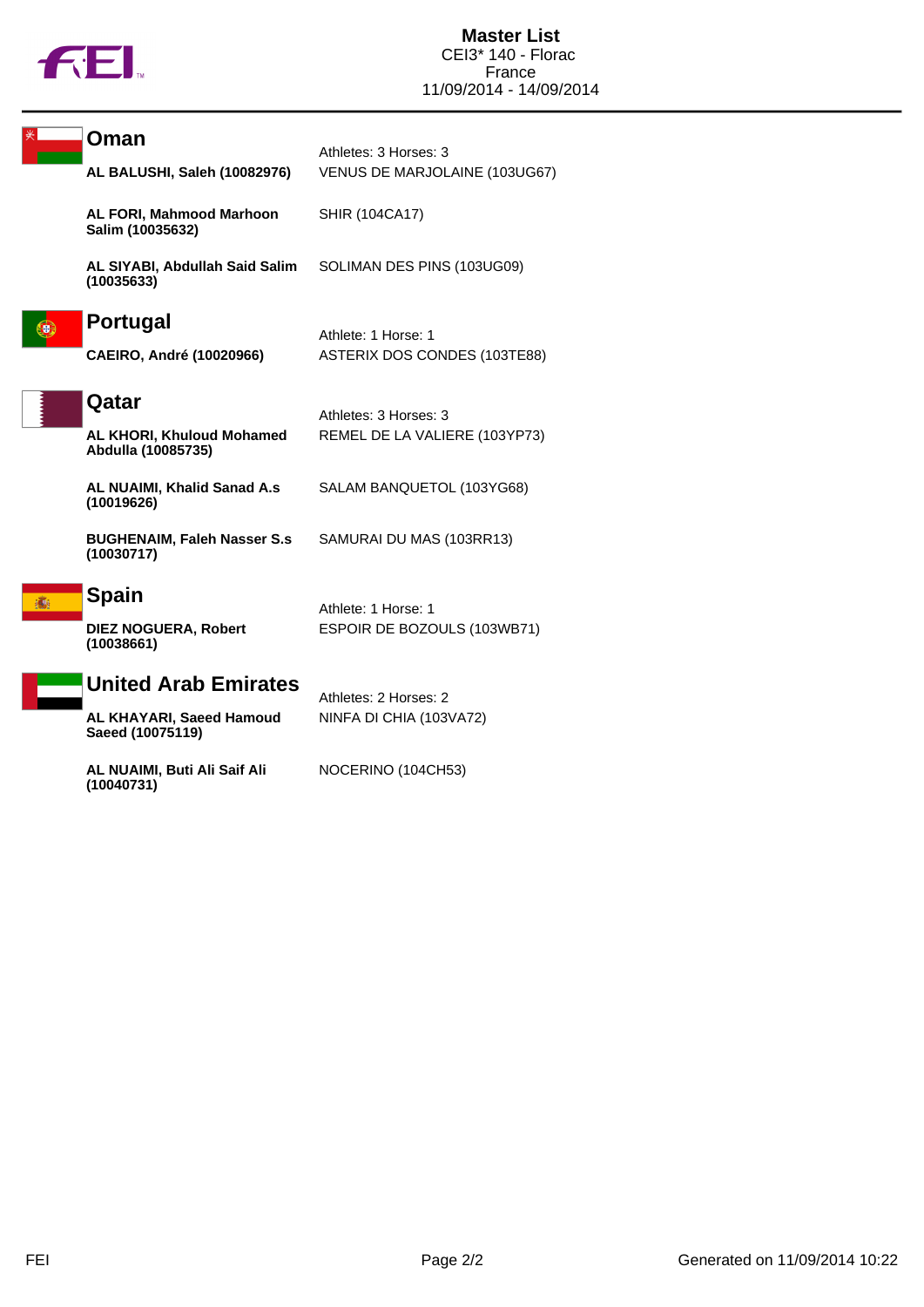

**Belgium**<br>Athletes: 2 Horses: 2

| <b>FALLON, Wendy (10020814)</b>                            | SAMSARA AL ZAREEF (103MK87)                                                           |
|------------------------------------------------------------|---------------------------------------------------------------------------------------|
| <b>VAN ASSCHE, Maud (10085606)</b>                         | ROC CASTEL LARZAC (103OH33)                                                           |
| <b>France</b>                                              | Athletes: 26 Horses: 26<br>ALLAMAND, Alexandra (10020394) MOOREA FONT NOIRE (103KA21) |
| BENARD, Caroline (10109666)                                | SOLEIL DE TAF (104KZ54)                                                               |
| BOUTIERE, Matthieu (10014423)                              | RABDAN DE LUX (103IY03)                                                               |
| <b>CAPELIER, Vicky (10099770)</b>                          | SAHOURE D'AURIERES (103UI89)                                                          |
| CERLATI, Aurelien (10021632)                               | QENZO (103GA62)                                                                       |
| <b>CRISTIANI, Anais (10071327)</b>                         | TIOUK DU COLOMBIER (104EW03)                                                          |
| DAVID BECKER, Anita (10014032) MIMOUNA (102OP67)           |                                                                                       |
| <b>DELTOUR, Julie (10094587)</b>                           | ZARDOR DE BOZOULS (104IS44)                                                           |
| DEROSCH, Christele (10014321)                              | SELIM LARZAC (103UI69)                                                                |
|                                                            |                                                                                       |
| DONNAIS, Achille (10073690)                                | ZAYA (102WE78)                                                                        |
| <b>FRANCESCHI, Benedicte</b><br>(10086415)                 | QUILIM DU COUTILLAS (103ZB13)                                                         |
| GRA, Jean Michel (10022865)                                | SUN DE LACROIX (104BP76)                                                              |
| <b>GRANIER, Lea (10046159)</b>                             | COUTACH SHAHEEM (104IK49)                                                             |
| <b>LAMORINIERE, Jean Luc</b><br>(10026553)                 | MAGIK DEL'AMO (103YT62)                                                               |
| <b>MANIFACIER, May (10018193)</b>                          | SILEX DU FAUSSET (103YH44)                                                            |
|                                                            | MORVAN, Pierre Marie (10014445) SAPRIMA DE BOZOULS (103ZP79)                          |
| NOGUEIRA, Christophe (10017611) NARAX DES AUBUS (FRA46339) |                                                                                       |
| PARADAN, Erika (10081217)                                  | ESTEPA DU VIALARET (104JS36)                                                          |
| RIONDE, Emmanuelle (10019253) AFFA DE LAP (103SX87)        |                                                                                       |

Countries: 7 Athletes: 41 Horses: 41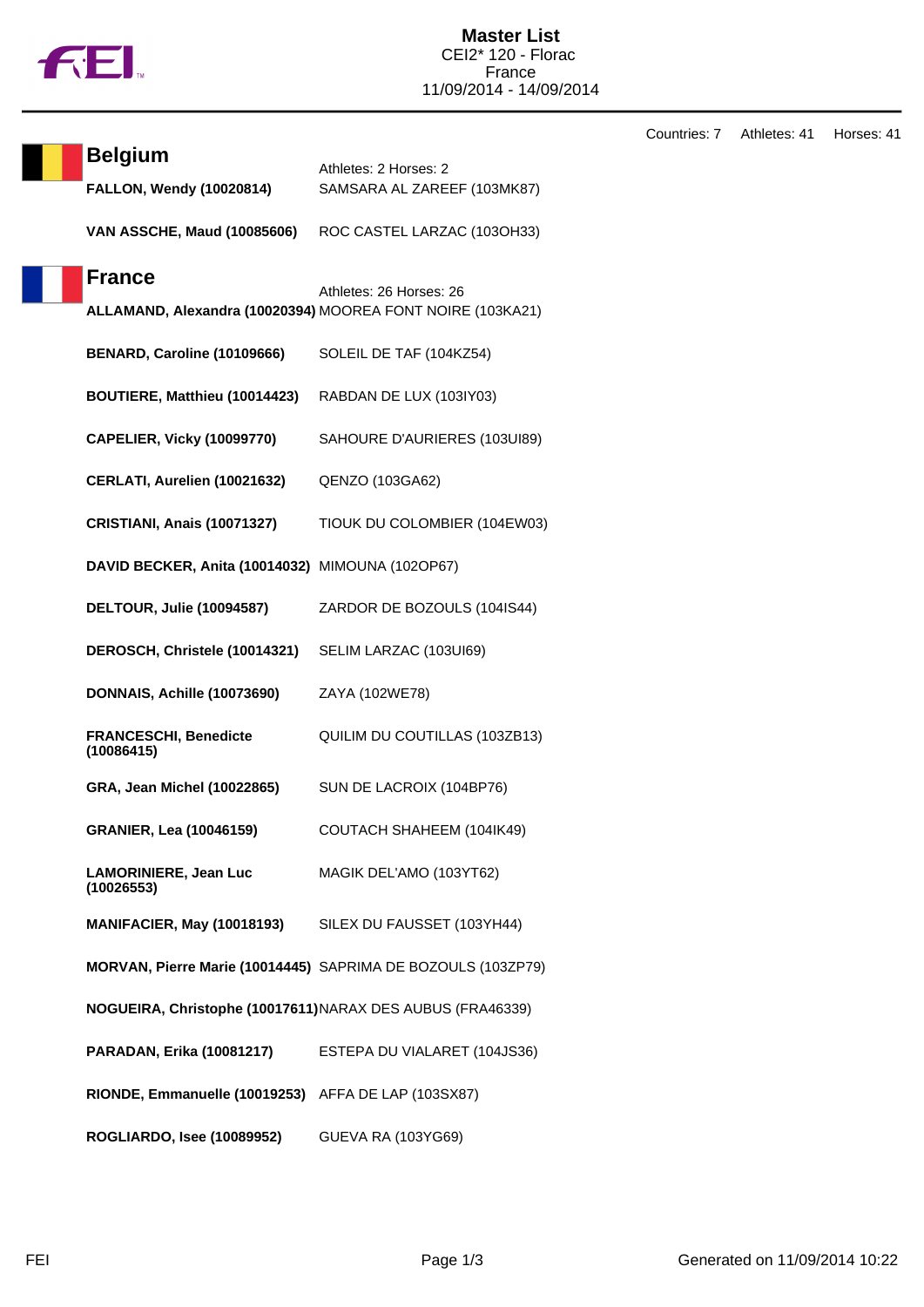

## **Master List** CEI2\* 120 - Florac France 11/09/2014 - 14/09/2014

|   | <b>SANTISTEVA, Benedicte</b><br>(10034948)                | DJERPRIMA DE BOZOULS (104CZ28)                               |
|---|-----------------------------------------------------------|--------------------------------------------------------------|
|   | <b>STELLA, Florent (10017648)</b>                         | TITEUF DU BOSC (104GG77)                                     |
|   |                                                           | THEOLISSAT, Melody (10018194) TOSCANE DES PACOULIS (1041T70) |
|   | TOMAS, Philippe (10014443)                                | TESSY DE CANDESIR (104LL98)                                  |
|   | <b>TOTAIN, Cecile (10014313)</b>                          | TEAUGO D'ARROS (104EM13)                                     |
|   | VALENTIN, Maeva (10081795)                                | TIZIO DU CAUSSANEL (1020Z20)                                 |
|   | <b>Italy</b><br><b>ABBRUZZESE, Vincenzo</b><br>(10044684) | Athlete: 1 Horse: 1<br>NOSTRADAMUS (104HB35)                 |
|   | Oman<br><b>AL FARSI, Faisal (10074081)</b>                | Athletes: 5 Horses: 5<br>PENCHAB SULLY (102UW76)             |
|   | AL FARSI, Hisham Saleh<br>Mahmood (10035626)              | RAFALE DE LA FAGEOLE (103KA06)                               |
|   | AL HAMMADI, Ashraf Darwish<br>Khadim (10095091)           | PULCO DE BARATIER (102VX82)                                  |
|   | AL SENAIDI, Mansoor Ajib<br>Mubarak (10095090)            | OUROUR DE GALONNE (102WD46)                                  |
|   | ALKHATRI, Azan Aamir Ali<br>(10104299)                    | CHAM LEREM (104LA01)                                         |
|   | Qatar<br>AL MOHANNADI, Nasser Jumah<br>Jassim (10072889)  | Athletes: 2 Horses: 2<br>ASAP DES AGATCHOLS (102SK67)        |
|   | (10101836)                                                | AL SOWAIDI, Mohammed Khalifa OUARNIK DU BRUGUET (102OR84)    |
| 攝 | <b>Spain</b>                                              | Athletes: 3 Horses: 3                                        |
|   | FERRER XALABARDER, Laura<br>(10105209)                    | YUCA DE CALDES (104GS18)                                     |
|   | FERRER XALABARDER, Marta<br>(10095116)                    | <b>WENDY (103XB91)</b>                                       |
|   | YEBRA ALTIMIRAS, Cristina<br>(10034622)                   | KABORA BINT VANITA (103RU48)                                 |
|   | <b>United Arab Emirates</b>                               | Athletes: 2 Horses: 2                                        |
|   | AL KHAYARI, Saeed Hamoud                                  | NINFA DI CHIA (103VA72)                                      |

**Saeed (10075119)**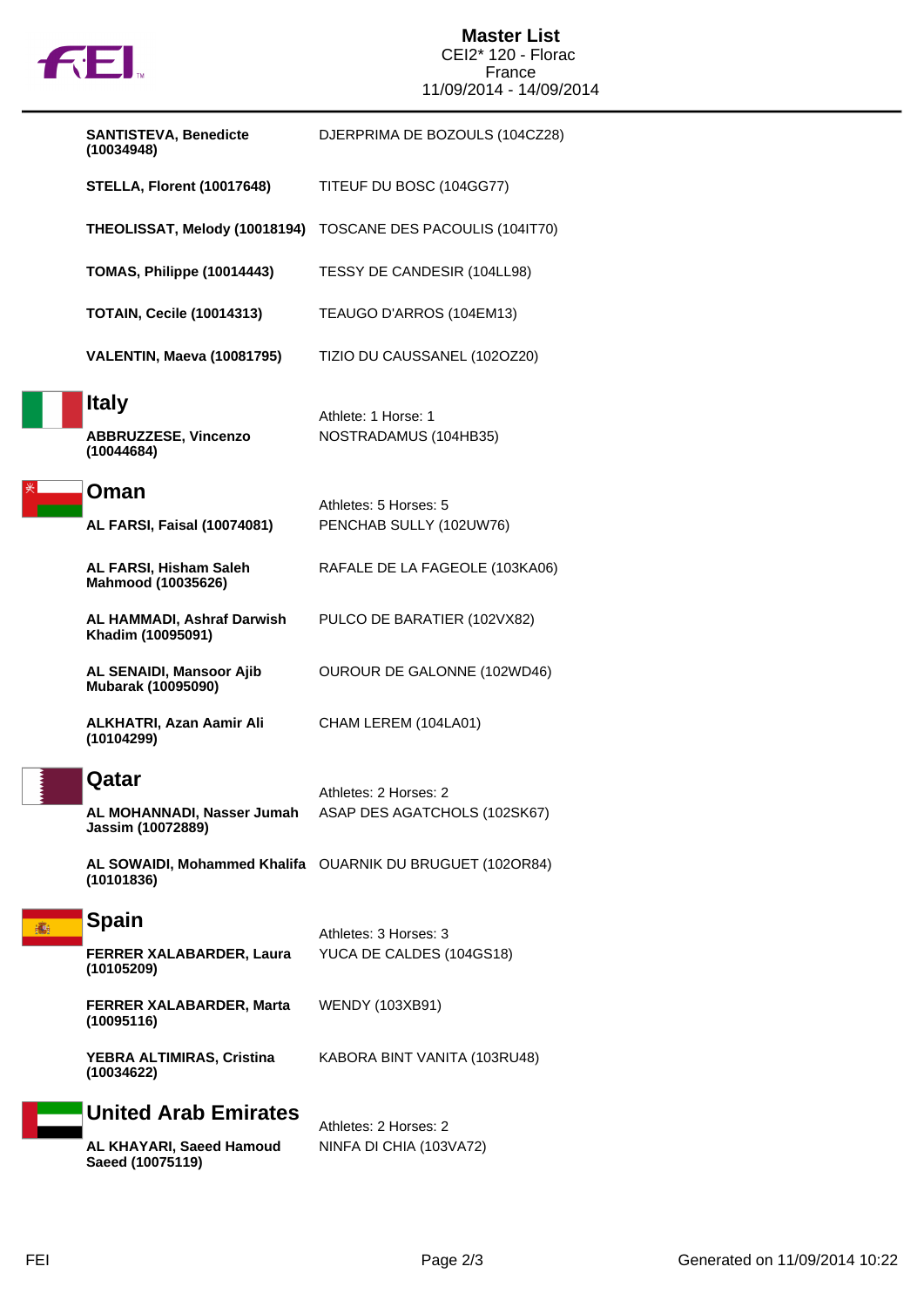

**AL NUAIMI, Buti Ali Saif Ali (10040731)**

NOCERINO (104CH53)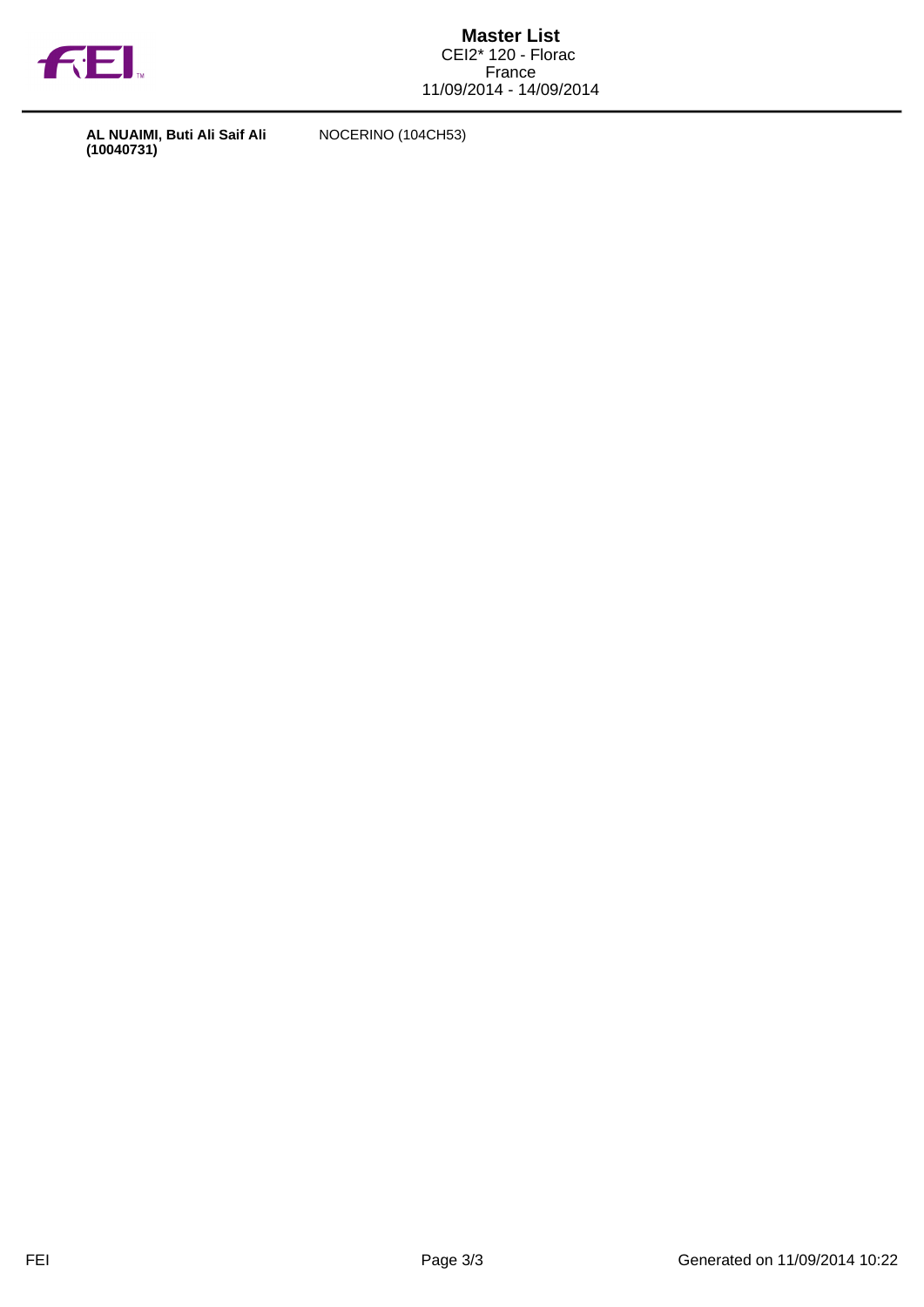|  | Ν |
|--|---|
|  |   |

Countries: 8 Athletes: 57 Horses: 57 **Australia** Athlete: 1 Horse: 1 **TOFT, Penny (10013832)** DREAM DANCER TE (103PD70) **Belgium** Athletes: 3 Horses: 3 **EVRARD, Dominique (10017642)** SEMILLAH LEMPIKAH (103YC34) **JUST, Celine (10014315)** AIGOUAL BAMBOU (103MQ56) **LEQUARRE, Michel (10021719)** SAHID DES FONTAINES (102OB63) **France** Athletes: 41 Horses: 41 **BOIRAL, Ambre (10097398)** RIYANA DU BEYRAC (103ZE30) **BOURLE, Sonia (10014458)** KHARA EL NEDJ (103UG03) **BRAULT, Geraldine (10014367)** POMOSKA DU BARTHAS (102UL86) **BRAUN, Mathieu (10067111)** KASSEM AL MOUNIRA (103JQ81) **BRIGNOLI, Marion (10071777)** KASSIT (103BJ81) **BURBAN, Yves (10075426)** NICKEL D'OR (103WY65) **CARRERA, Leslie (10056992)** JASIK (FRA12139) **CERLATI, Claude (10014328)** RAYAN DES BRUYERES (102NI02) **CREIGNOU, Fabrice (10014357)** MONTANA DAZAT (103BK22) **D HUYVETTER, Camille (10040241)**ORALA EL DAHMAN (102QW29) **DEMIERRE, Cecile (10014033)** KEFRAYA JAIS (FRA42777) **DESTREMONT, Michel (10020406)** NABUCCO EL PARRY (103AC94) **DONNAIS, Achille (10073690)** SAADJA (103GG34) **DURAND, Pauline (10067654)** MAR MOUZ (102XW30) **FAIVRE, Marie Elyse (10046110)** SHATANE DE LA SAGNE (103QY11) **FRAYSSE, Salome (10080126)** RALEA DE SALIANN (103RS68) **GAUDINO, Emmanuelle (10060979)**NEJMA BINT ANTINEA (103RB93) **GAUDRIOT, Vincent (10018523)** OUASSAL DU BARTHAS (103FW96)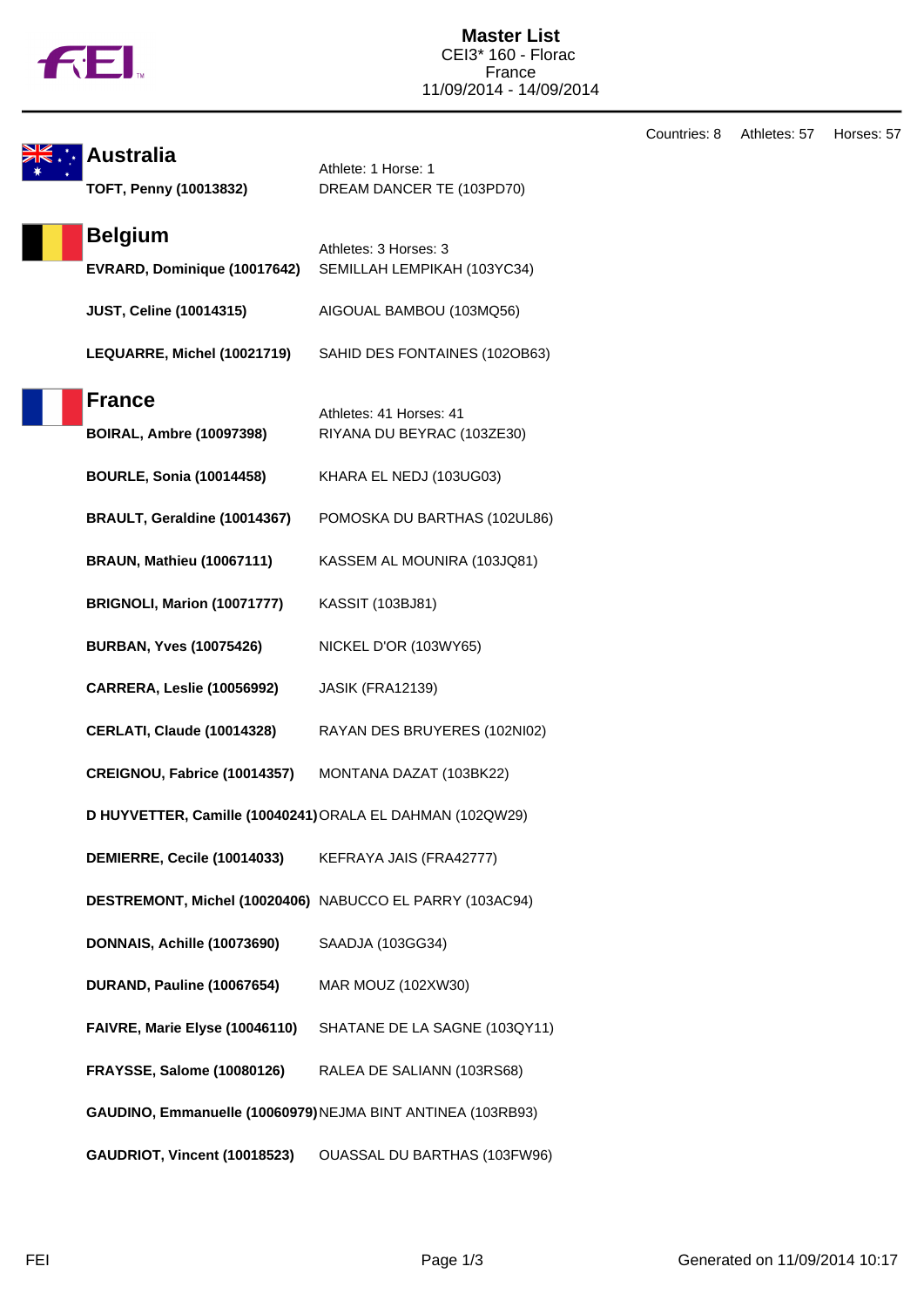

## **Master List** CEI3\* 160 - Florac France 11/09/2014 - 14/09/2014

| GERMAIN, Jocelyne (10015125)                             | MORGANT SANTUDAL (FRA45025)     |
|----------------------------------------------------------|---------------------------------|
| GIBERT, Meryl (10090587)                                 | DJERONIMO DE LEYRE (103SS08)    |
| <b>HENRY, Alix (10067240)</b>                            | NIJINSKA LARZAC (102NQ48)       |
| <b>JOUAN, Elise (10067385)</b>                           | KIAKAHA (102XM52)               |
| KERBOUL, Genevieve (10062426) CENTRE FOLD TE (102TL64)   |                                 |
| LAFAURE, Julien (10018156)                               | RHIAL CABIRAT (103MN72)         |
| LE BITOUX, Tiphenn (10080894)                            | OURAGAN DE COAT FRITY (102XK57) |
| LONG, Alix (10086754)                                    | MIMOSA DE SULEIMAN (103FK97)    |
| <b>MANIFACIER, May (10018193)</b>                        | SAIDA DE LANDAS (103WL71)       |
| MARESCASSIER, Joel (10014399) REDA D'ALAUZE (104FH17)    |                                 |
| <b>MESTRE GIBAUD, Veronique</b><br>(10017879)            | SHAGYA BARSONYKA (104CH39)      |
| MIERMONT, Sébastien (10021684) BADRA D'AIZA (102RJ03)    |                                 |
| <b>MIRA, Elodie (10099377)</b>                           | OBELIA DE DURFORT (104BH68)     |
| <b>MOSTI, Laurent (10016113)</b>                         | ASSIHA DE FIGNOLS (103JZ36)     |
| NADO, Sebastien (10092176)                               | QUIDAM EL MAKLOUF (103UH47)     |
| <b>PERRAUD BONIN, Horace</b><br>(10017682)               | RAMALLAH DE MESSEY (103FJ21)    |
| <b>SAPONE, Marie (10047441)</b>                          | SHAGYA FELLEG (103ZO09)         |
| SIMON, Elisa (10020400)                                  | SIRENE DE SULEIMAN (104HT10)    |
| <b>STELLA, Florent (10017648)</b>                        | EL KEBIR DE MANDRE (FRA43838)   |
| <b>STELLA, Laura (10060309)</b>                          | NEJMA DE MANDRE (102WQ73)       |
| TOMAS, Philippe (10014443)                               | QUALYKO DE LA ROQUE (103QS23)   |
| <b>VERGE, Roland (10024650)</b>                          | OURAGAN DE GAN (103UR11)        |
| WASILEWSKI, Marion (10019152) QUERNIKA DU CADE (103IE74) |                                 |

**Italy**

Athletes: 3 Horses: 3